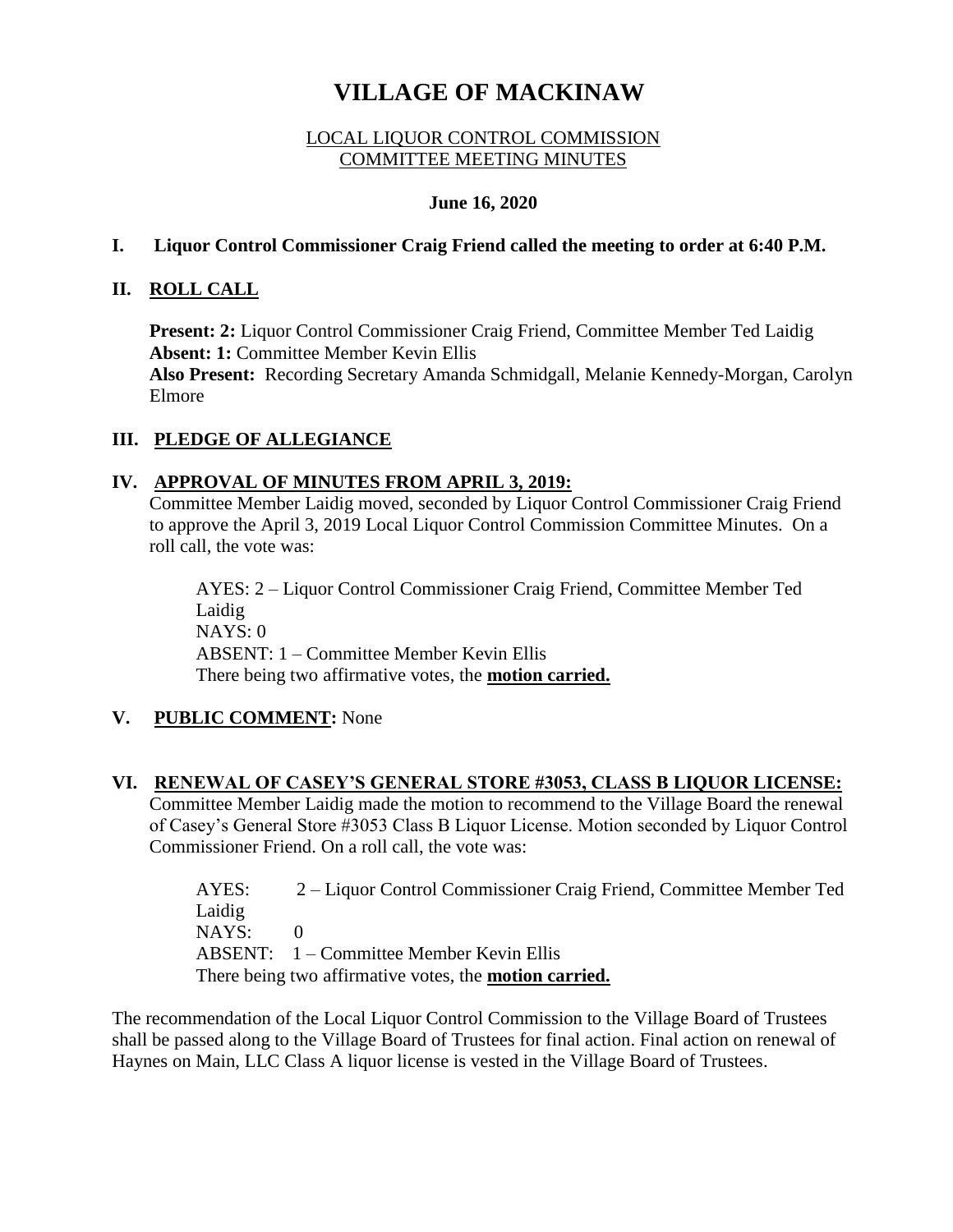# **VII. REQUEST TO ADD CLASS A LICENSE TO VILLAGE CODE:**

A request to add a Class A license regarding application received from Pub 52. Committee Member Laidig made the motion to recommend the addition of 1 Class A license to the current limitations listed in §113.070 of the Alcoholic Beverage and Liquor Control Code to the Village Board of Trustees. The motion was seconded by Liquor Control Commissioner Friend. On a roll call, the vote was:

AYES: 2 – Liquor Control Commissioner Craig Friend, Committee Member Ted Laidig NAYS: 0 ABSENT: 1 – Committee Member Kevin Ellis There being two affirmative votes, the **motion carried.** 

The recommendation of the Local Liquor Control Commission to the Village Board of Trustees shall be passed along to the Village Board of Trustees for final action. Final action on the addition of a Class A license made available is vested in the Village Board of Trustees.

# **VIII. EXTEND HOURS OF OPERATION 1 HOUR FOR CLASS A LICENSES TO OFFER SALE OF ALCOHOLIC BEVERAGES ON THANKSGIVING EVE:**

Committee Member Laidig made the motion to recommend to the Village Board of Trustees to allow Class A Liquor License holders to extend their closing time on Thanksgiving Eve to 1:00 am, seconded by Liquor Control Commissioner Craig Friend. On a roll call, the vote was:

AYES: 2 – Liquor Control Commissioner Craig Friend and Committee Member: Ted Laidig NAYS: 0 ABSENT: 1 – Committee Member Kevin Ellis There being two affirmative votes, the **motion carried.** 

The recommendation of the Local Liquor Control Commission to the Village Board of Trustees shall be passed along to the Village Board of Trustees for final action. Final action on the extension of hours on Thanksgiving Eve is vested in the Village Board of Trustees.